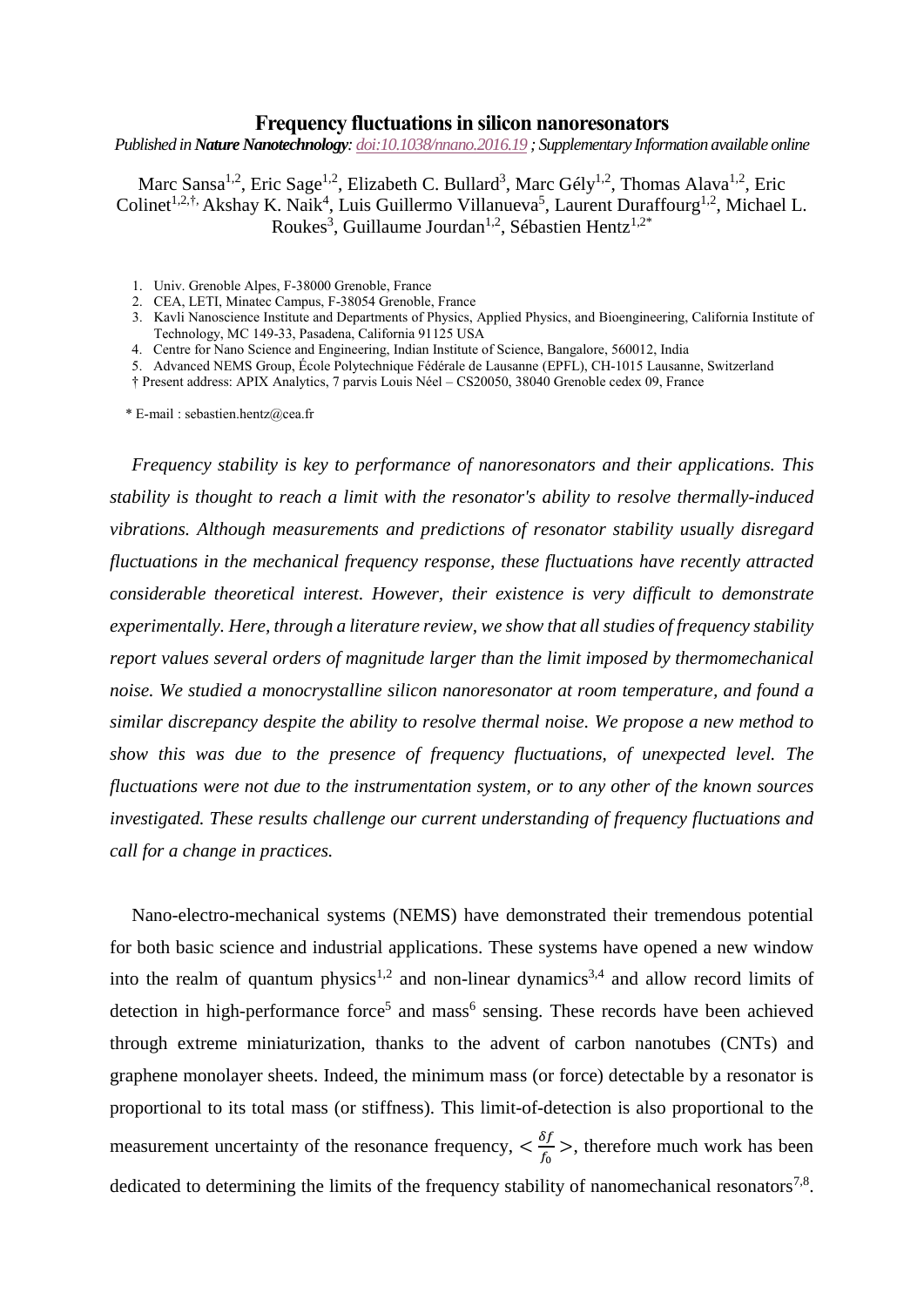Frequency stability can be affected by noise added to the signal amplitude, provoking jitter in the phase (hereafter *additive phase noise*) or by fluctuations in the device's overall mechanical response, inducing spectral broadening and resonance frequency fluctuations (hereafter *frequency fluctuations*) 9 .

The frequency stability and limit-of-detection for a device are commonly predicted based on the dynamic range (DR) measured<sup>10–12</sup> (ratio between maximum driven signal level and noise floor expressed in dB) by applying the simple formula<sup>13,14</sup>,  $\langle \frac{\delta f}{f} \rangle$  $\frac{\delta f}{f_0}$  =  $\frac{1}{20}$  $\frac{1}{2Q}10^{-\frac{DR}{20}}$ . Additive phase noise generally comes from the device being coupled to a thermal bath. The DR formula implies that, for a given drive level, frequency stability is maximized when the random motion of a resonator driven by thermomechanical noise can be resolved, which has led to considerable efforts over the past decade to design nanoscale systems in which transduction is efficient $5,15,16$ . However, the formula holds true in conditions where frequency fluctuations can be neglected, which is almost never verified, partly because it is not trivial to distinguish additive phase noise from frequency fluctuations<sup>17–19</sup>. Nevertheless, numerous sources of frequency fluctuations have been theoretically described, including adsorption-desorption noise<sup>7,8,20</sup>, temperature noise due to finite heat capacity<sup>8</sup>, defect motion<sup>7</sup> or molecule diffusion along the resonator<sup>9</sup>. Although this issue has attracted considerable theoretical interest, very few experimental studies have observed the signature of one or more of these sources of fluctuations<sup>21,22</sup>. Instead, fluctuations in device temperature, in charge state or in stiffness due to signals in the instrumentation are thought to explain most observations of frequency fluctuations<sup>18,23–25</sup>. Moreover, these observations were only possible at low temperature with devices particularly susceptible to fluctuations like ultra-high Q devices<sup>22</sup> or CNTs<sup>18,24</sup> and graphene membranes<sup>25</sup>.

We begin this article with a comprehensive review of published frequency stability studies. This review reveals that the limit imposed by thermomechanical noise has never been reached across a wide range of devices, and that the experimentally observed frequency stability values exceed the thermomechanical noise limit by several orders of magnitude. To better understand this phenomenon, we tested a canonical, CMOS-compatible monocrystalline silicon nanoresonator and found a discrepancy of similar magnitude at room temperature, even though thermally-induced vibrations were well-resolved. Analysis of the correlation properties of the excess noise showed that the mechanical frequency response fluctuates as a whole. Thus, as it ignores frequency fluctuations, the well-established DR formula falls several orders of magnitude short when used to predict the frequency stability of these devices. We also found that frequency fluctuations are not due to the instrumentation, nor to a range of known sources.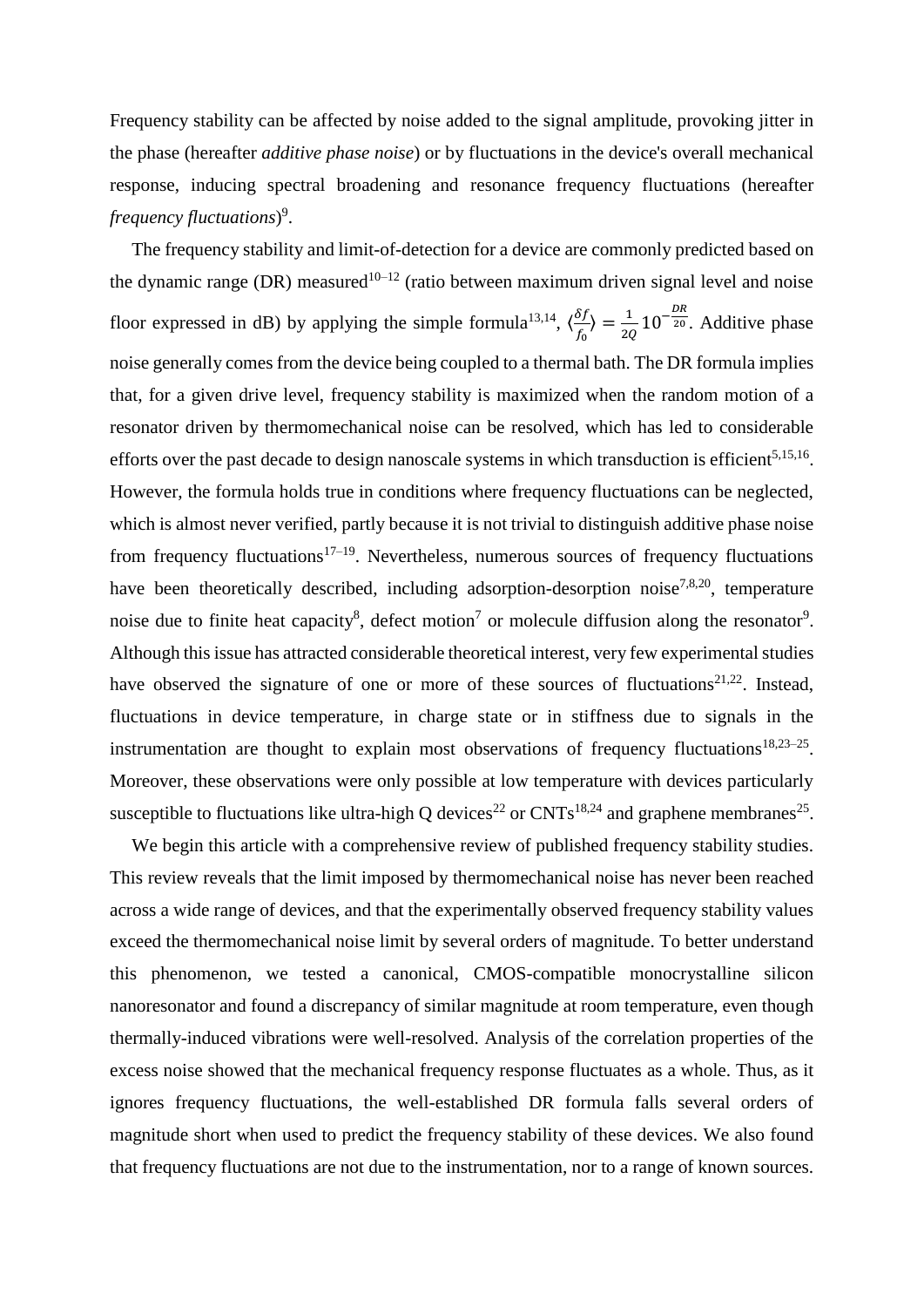These results call for further investigation of the microscopic mechanisms causing frequency fluctuations, which had not been observed in semiconductor-grade silicon resonators and oscillators. In light of these findings, many past experiments and predictions of frequency stability or limit-of-detection made based on the DR formula, which only considers additive phase noise, must be revisited.

### **LITERATURE REVIEW**

In this work, the frequency stability  $\langle \delta f/f_0 \rangle$  was estimated with the Allan deviation  $\sigma_A$  (see Methods)<sup>26</sup>. This metrology standard is particularly suited to practical integration times and is complementary to power spectral density measurements in the frequency domain. In [Figure 1](#page-2-0) we plot the Allan deviation of published results that provide measurements for the frequency stability against the total mass of the different devices studied. We have tried to be exhaustive in our review of stability studies on nanoscale resonators. The articles reviewed encompass a large range of dimensions (over 15 orders of magnitude in device mass) and technologies: flexural-mode micro-resonators (MEMS), top-down nanoresonators (NEMS), and bottom-up nanoresonators (CNTs and graphene devices). The reported frequency stabilities are compared with the limit imposed by the theoretical thermomechanical noise, estimated with the DR formula. To improve this comparison, a normalization factor for temperature and pressure was applied across studies (see Supplementary Section 1).



<span id="page-2-0"></span>**Figure 1. The frequency stability of resonators measured in the literature is on average 2.1 orders of magnitude greater than the thermomechanical-noise-limited stability**. For each device, both the experimentally measured frequency stability (green) and the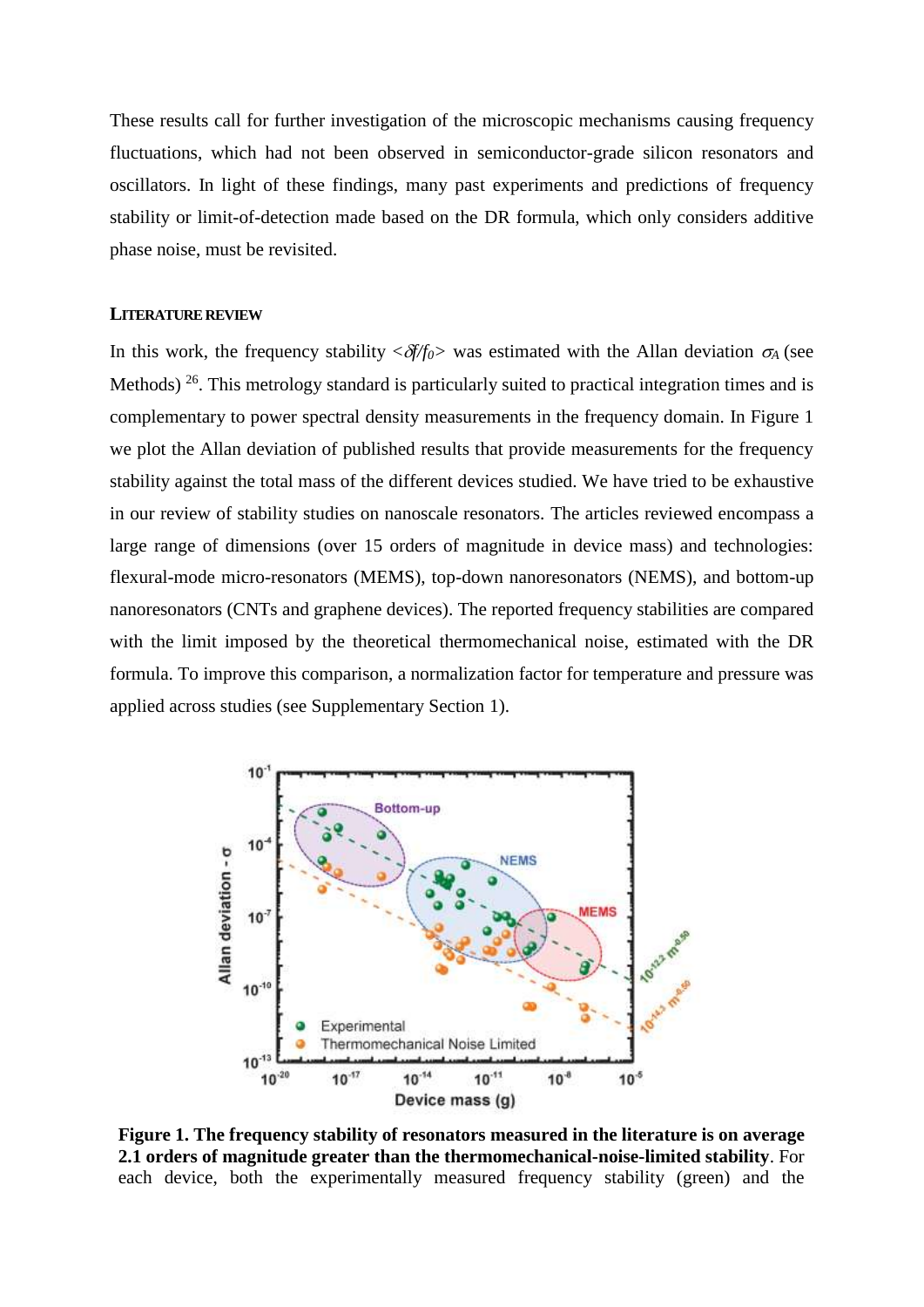analytically calculated thermomechanical limit at a temperature of 300 K for the frequency determination (orange) are plotted. The dependence of both magnitudes with the mass of the device is similar  $\sim m^{-1/2}$ . The dashed lines represent the best fit for each set of data (thermomechanical-noise-limited and experimental). Supplementary Figure S1 shows complete mapping of the references with the datapoints.

Despite the considerable experimental variety, [Figure 1](#page-2-0) shows a very clear picture: none of the studies reviewed attained the frequency stability limit set by thermomechanical noise. The experimental results were always at least an order of magnitude greater than the theoretical limit, and on average 2.1 orders of magnitude greater (the same conclusions can be drawn from the non-normalized data, see supplementary Figure S2). Interestingly, this observation holds true from MEMS to CNT resonators, even though dynamic range decreases with device  $size^{27}$ ; the best linear fits of both experimental stability and thermomechanical limit scale similarly for all device types at  $\sim m^{-1/2}$ . The discrepancy has been noted across a large variety of designs and resonating modes: of the 25 datapoints, 6 correspond to flexural mode in clamped-free beams<sup>16,28–32</sup>, 15 correspond to flexural mode in clamped-clamped beams (3 of which were tensile stressed)<sup>6,11,22,33–43</sup>, 2 correspond to flexural mode in pinned beams<sup>35,44</sup>, and 2 correspond to flexural mode in thin membranes<sup>45,46</sup>. Similarly, no differences due to transduction techniques, optical detection<sup>22,29,30,32,42,43</sup>, capacitive $40,41,46$ ,  $,$  magnetomotive<sup>36–38</sup>, piezoelectric<sup>31,44</sup>, piezoresistive<sup>16,34,35,39</sup> or field-effect-modulated conductance<sup>6,11,28,33,45</sup> were observed. The limiting factor in frequency stability was seldom discussed; in two cases  $31,41$ , the Signal-to-Noise Ratio (SNR) was limited by the amplifier noise and in some others, the authors suggest that extrinsic sources of frequency fluctuations - like noise in the drive signal or temperature fluctuations<sup>39,44</sup> - may dominate. Nevertheless, it remains intriguing that, despite the great effort expended to do so (particularly in the "NEMS" sub-group), the thermomechanical noise limit was never reached in any case. This huge discrepancy was never discussed, and nor was the validity of the DR formula. We believe that further exploration of the issue is warranted, and we provide it in this article with a simple device made from a highquality material.

### **FREQUENCY STABILITY IN MONOCRYSTALLINE SI RESONATORS**

To follow-up on the conclusions from the literature review, a series of experiments was performed on monocrystalline silicon resonators fabricated from Silicon-On-Insulator wafers with Very Large Scale Integration processes<sup>16</sup>, at room temperature (unless otherwise stated) and typical pressure of  $10^{-5}$  Torr. The resonators were electrostatically actuated and use a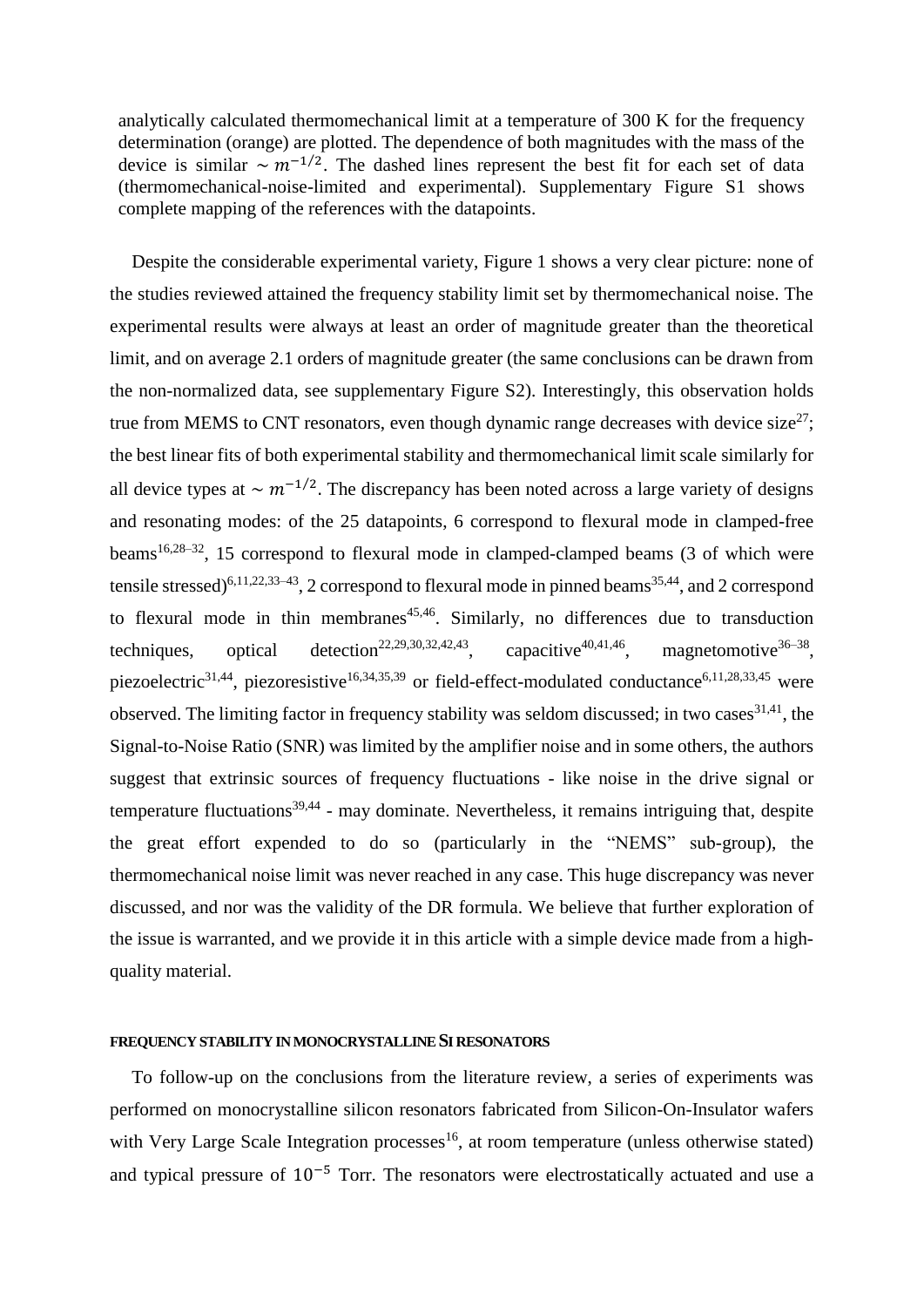differential piezoresistive readout (see [Figure 2a](#page-4-0)). The downmixing set-up used was sensitive enough to measure the thermomechanical noise of the resonator, which was 2.5 times larger than our experimental noise floor [\(Figure 2b](#page-4-0)), and yielded a very large linear dynamic range (*~*107 dB for 1 s integration time, see Supplementary Figure S3). These features make these resonators high-performance gravimetric sensors<sup>47</sup>. Fabrication and measurement details can be found in Methods and in Supplementary Sections 2 and 3.



<span id="page-4-0"></span>**Figure 2. The frequency stability of our monocrystalline silicon nanomechanical resonators is limited by a source of noise exceeding thermal fluctuations**. **a,** Crystalline Si NEMS resonator used to perform measurements. Typical dimensions are 3.2  $\mu$ m (length), 300 nm (width), 160 nm (thickness). The piezoresistive nanogauges are typically 1 um long and 100 nm wide. **b,** Spectrum of the thermomechanical noise measured in the resonators studied. The noise floor was determined from Johnson noise in the nanogauges and contacts, and noise from the readout instrumentation (lock-in amplifier). Typical quality factors were 5000-7000 at room temperature. **c,** Allan deviation as a function of integration time, from 1 ms to 100 s. This range was chosen as the response time of the resonator was  $\sim \frac{2Q}{f}$  $\frac{2Q}{f_0} = 0.25$ ms, with a readout instrumentation limit of 50  $\mu$ s, and because systematic drifts occur after  $\sim$ 100 s (see Supplementary Figure S4). Drive voltage amplitudes were chosen from 35 mV (yielding a Signal-to-Noise Ratio (SNR) of about 62.5 for a measurement bandwidth of 1 Hz)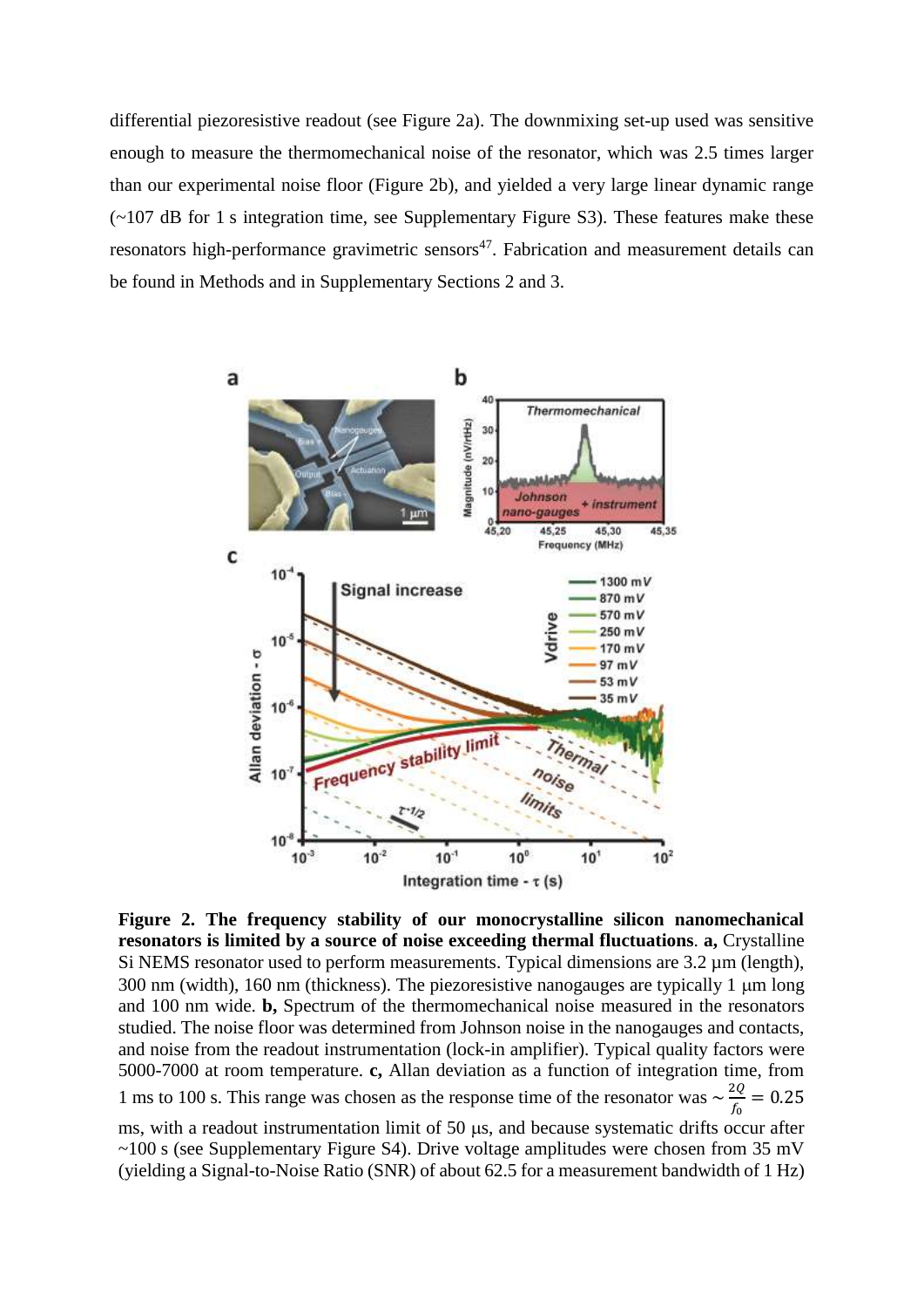to 1.3 V (yielding a displacement of about half the onset of non-linearity, see Supplementary Figure S3). The bias voltage amplitude was maintained constant at 1.5 V. The dashed lines indicate the expected stability from the output signal at each drive voltage and the total additive noise in the system, as measured in panel b), see equation (1). The red line is a visual guide, highlighting the experimentally measured lower bound for frequency stability. This bound is several orders of magnitude higher than the expected one.

The resonance frequency of the resonator was deduced from its open-loop phase fluctuations (see Methods). The resulting experimental Allan deviation,  $\sigma_A$ , is illustrated by the solid lines in [Figure 2c](#page-4-0), for integration times covering five orders of magnitude.

The dashed lines in [Figure 2c](#page-4-0) show the theoretical Allan deviation, which would be expected in a regime where additive phase noise dominates the frequency stability, based on the DR formula<sup>14</sup> expressed in the voltage domain:

$$
\sigma_A \cong \frac{1}{2Q} \frac{N_T}{S} \sqrt{\frac{1}{2\pi\tau}}
$$
\n(1)

where Q is the quality factor of the resonator (see details in Supplementary Section 4), S is the amplitude of the output signal at the resonance frequency for each drive (in V, see Supplementary Figure S3),  $N_T$  is the noise level at the output (32  $nV$   $Hz^{-1/2}$  in our case),  $\tau$  the integration time ( $1/2\pi\tau$  is the measurement bandwidth with a first-order low-pass filter). The SNR for the measurement is therefore  $\frac{N_T}{S} \sqrt{\frac{1}{2\pi}}$  $\frac{1}{2\pi\tau}$  (equal to phase fluctuations, see Supplementary Figure S5). For a dominant additive white noise, the expected Allan deviation scales like  $\tau^{-1/2}$ , and is inversely proportional to the output signal, S.

[Figure 2c](#page-4-0) clearly shows that equation (1) accurately describes the frequency stability of our resonators for short integration times and low drive amplitudes. This result suggests that within this range, the system is in a regime where additive phase noise dominates frequency stability. However, at higher drive amplitudes and for longer integration times, the experimental observation significantly deviates from the expected behavior. The red line in [Figure 2c](#page-4-0) indicates the lower bound for resonator frequency stability, which cannot be improved below this limit by increasing the drive amplitude. The Allan deviation first increases and subsequently varies little with integration time. This latter behavior is consistent with plots of power spectral density (see Supplementary Figure S6), where the major trend appears to be a slope of 1/f for high drive. As a result, the limit-of-detection for this NEMS is more than two orders of magnitude higher than expected for a typical measurement time of 100 ms. These results are consistent with the presence of frequency fluctuations (see also in-phase and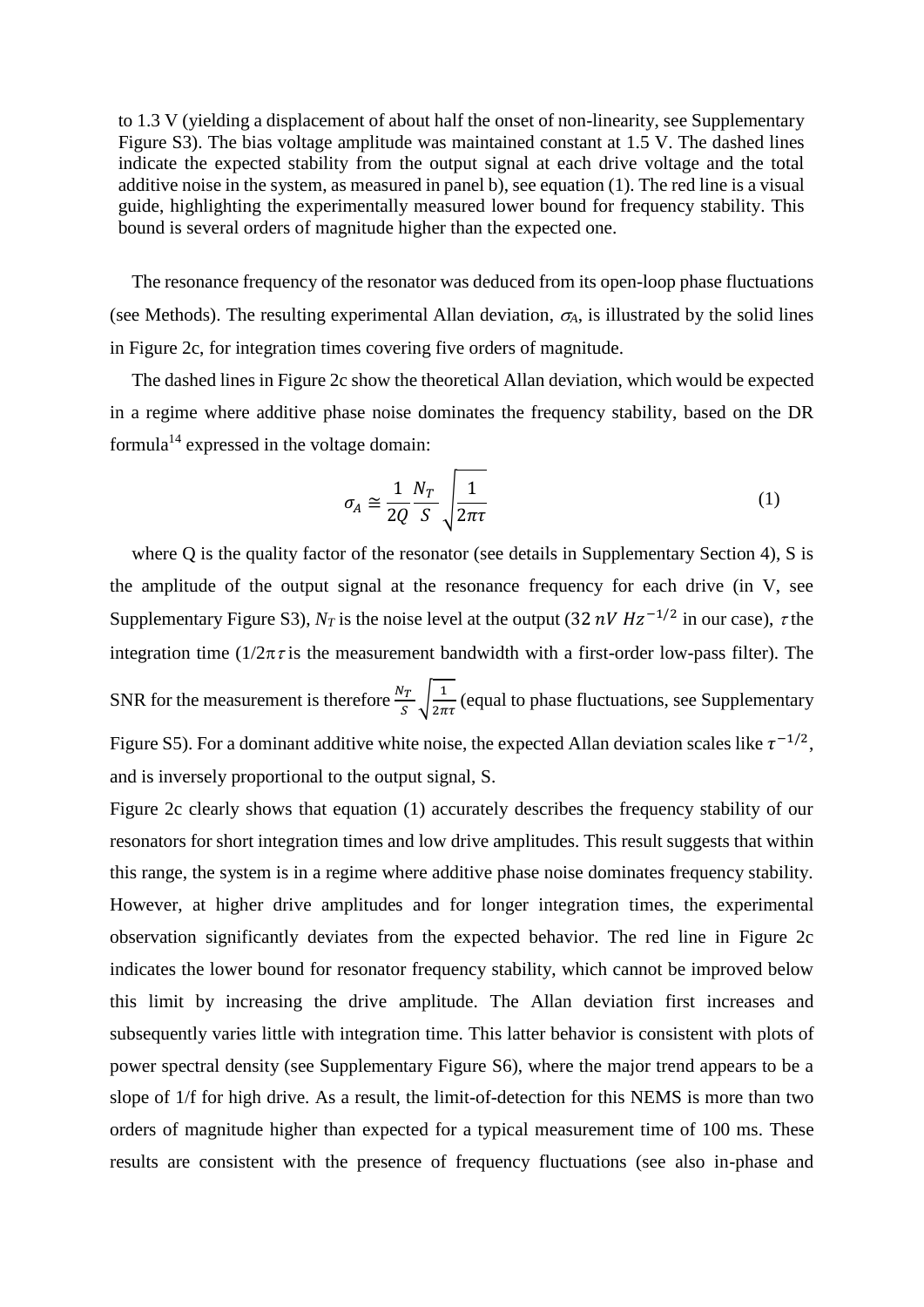quadrature plots in Supplementary Figure S7). Nevertheless, these fluctuations were quite unexpected for devices made from a high-quality material like monocrystalline silicon. Moreover, the level of the discrepancy – several orders of magnitude – is even more surprising given that the measurements were performed at room temperature in relatively straightforward experimental conditions. A similar discrepancy was observed in all our experimental set-ups, regardless of location, as well as with clamped-clamped beam resonators fabricated using the same technology (see Supplementary Figure S8).



<span id="page-6-0"></span>**Figure 3. Additive phase noise and frequency fluctuations show different features in the Allan deviation.** Effect of different noise sources on the frequency stability as a function of the integration time  $\tau$ , and for different signal levels. **a**, Additive white noise, manifesting itself as phase noise. It presents a constant slope of  $\tau^{-1/2}$ . The stability improves with increasing signal level. **b**, Combination of additive white and  $f^{-1}$  noises. For low integration times it presents a slope of  $\tau^{-1/2}$ , which becomes  $\tau^0$  when the  $f^{-1}$  noise dominates at large integration times. The stability improves with increasing signal level in the whole time range. **c**, Combination of additive white noise with  $f^{-1}$  frequency-fluctuations. For low integration times it presents a slope of  $\tau^{-1/2}$ , which becomes  $\tau^0$  when the  $f^{-1}$  frequency noise dominates. Moreover, the stability due to frequency fluctuations is insensitive to the signal level: therefore, an increase in the signal has an effect only when additive noise dominates.

### **NATURE OF THE EXCESS NOISE IN SILICON RESONATORS**

The lower bound for the Allan deviation (red line in [Figure 2](#page-4-0)c) does not depend on drive level. This would be the case in the presence of a source of frequency fluctuations  $N_f$  which would add to the additive noise-limited stability in equation (1):  $\left(\leq \delta f \geq \approx \frac{f_0}{2\delta}\right)$  $2Q$  $N_T$  $\frac{\sqrt{r}}{S}$   $\sqrt{\frac{1}{2\pi}}$  $\frac{1}{2\pi\tau}+N_f$ ). It would also be the case if the additive noise was proportional to signal amplitude ( $N_T \propto S$  in equation (1)). This is illustrated in [Figure 3](#page-6-0) and Supplementary Section 4. The presence of non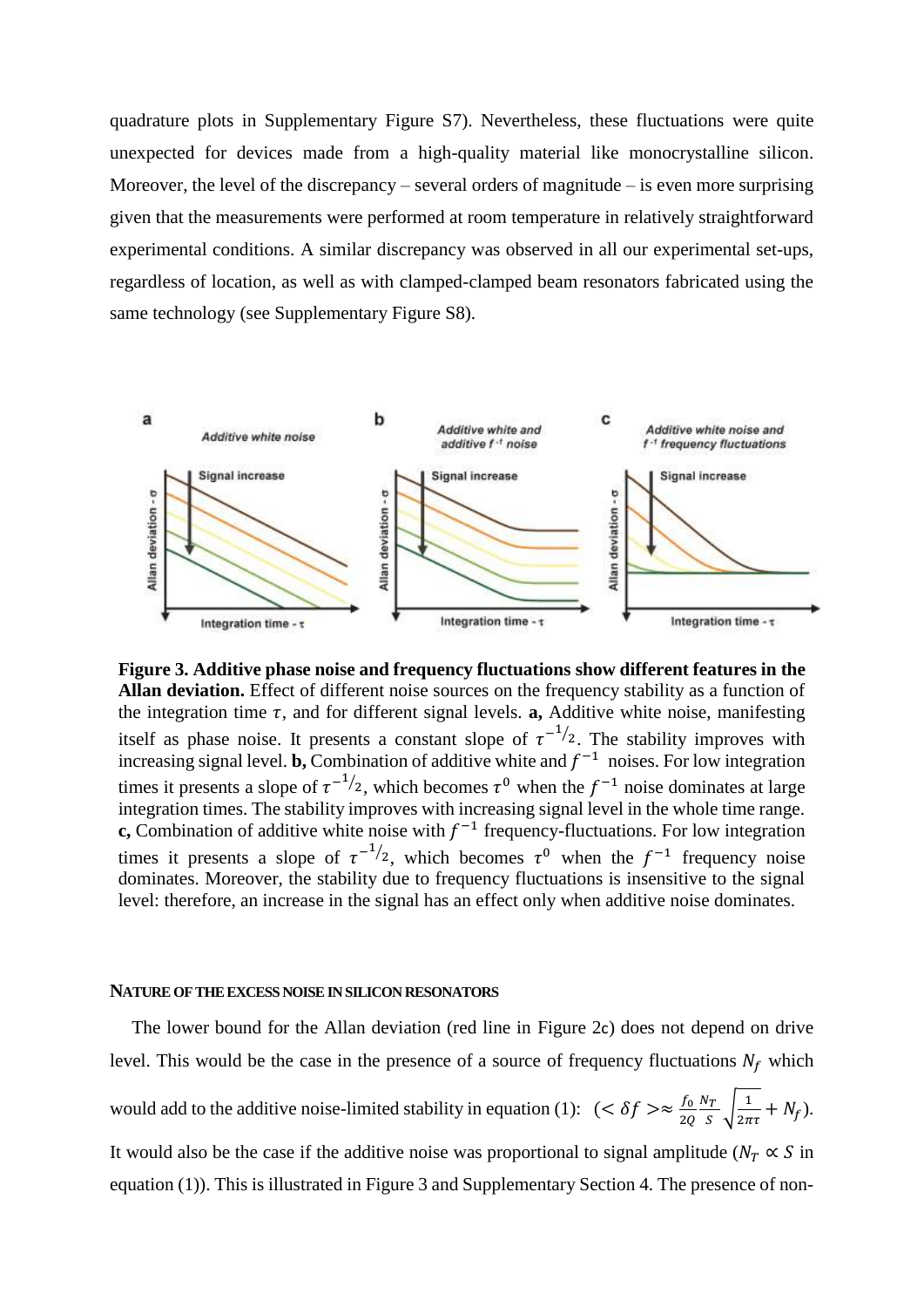linear damping could also limit the improvement of frequency stability with increasing drive, but our devices do not display any significant non-linear damping (see Supplementary Figure S3). It should be noted that spectral broadening is not observed with our devices either: ringdown measurements give the same linewidth as the spectral measurements (see Supplementary Figure S17).

White noise probed simultaneously at two different frequencies is uncorrelated $14$ , conversely, frequency fluctuations induce a shift in the whole frequency response of the resonator ; thus, probing noise at two different frequencies within the resonator's bandwidth should show strong correlation in the case of dominant frequency fluctuations (see Figure 4a). The correlation properties of the observed noise were therefore studied as a function of integration time and drive amplitude.

Two distinct frequency traces were simultaneously recorded, and their stability was assessed by plotting their Allan deviation [\(Figure 4a](#page-8-0), see Methods and Supplementary Figure S9). The result [\(Figure 4b](#page-8-0)) was very consistent with the results shown in Figure 2c, and was almost identical for the two frequency traces (Supplementary Figure S10). We computed the correlation of the pair of frequency traces (see Methods) from this data set [\(Figure 4b](#page-8-0)).

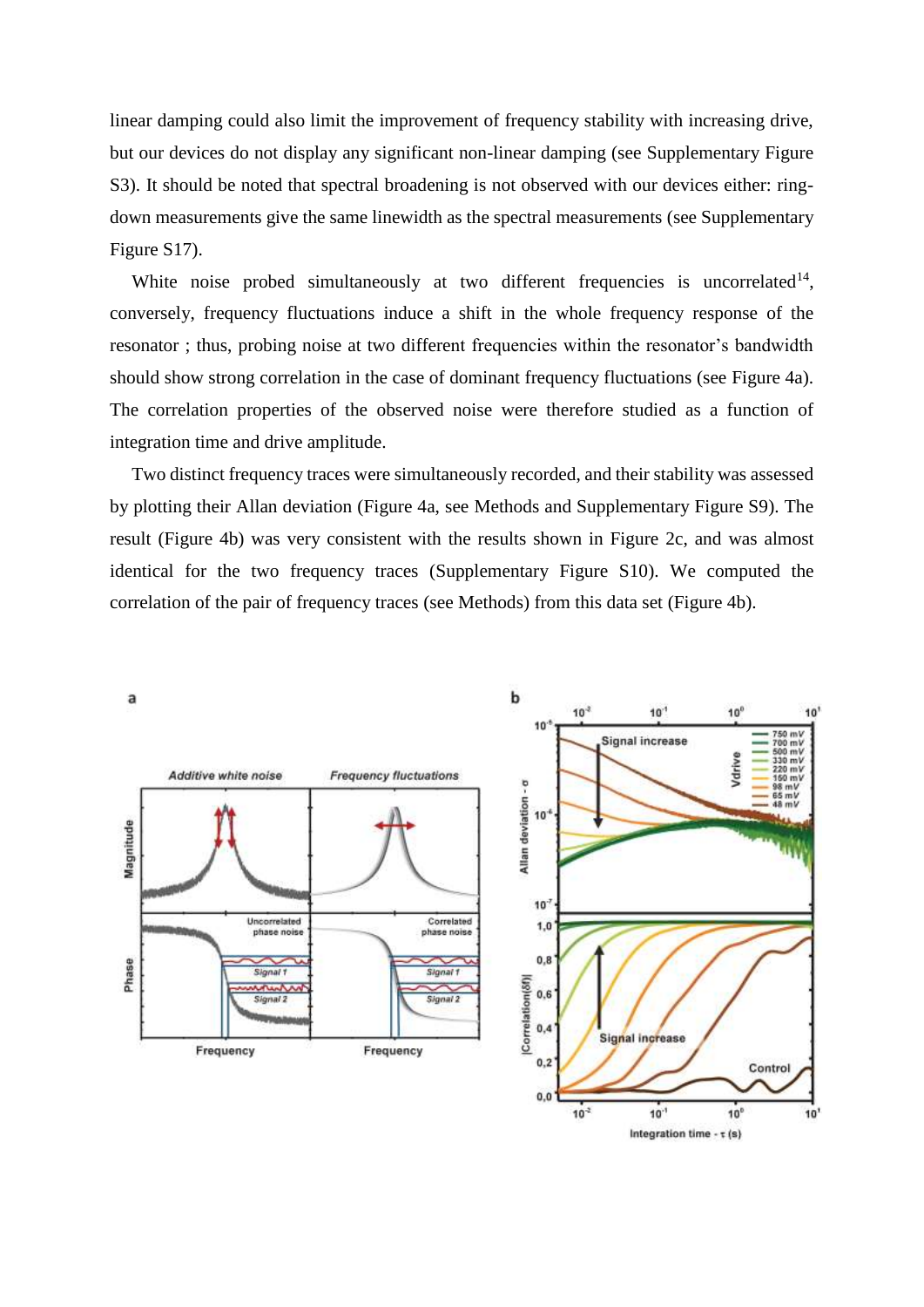<span id="page-8-0"></span>**Figure 4. The limit in frequency stability of our silicon resonators is due to frequency fluctuations. a,** The resonator was actuated at two different frequencies within its bandwidth, typically at ±1 kHz from the central resonance frequency. The stability of each independently-obtained frequency trace was estimated from the open-loop phase information  $(f(t) \propto \phi(t))$  for small deviations from the resonance frequency). An additive white noise source is uncorrelated at different frequencies. Response signals measured at different frequencies within the bandwidth are then also uncorrelated. In contrast, frequency fluctuations shift the whole frequency response of the resonator. Response signals measured at different frequencies are then strongly correlated. **b,** (top) Allan deviation of one of the frequency traces obtained using this measurement method. The other trace presents very similar stability results (Supplementary Figure S10). The results are consistent with the single-frequency measurements shown in Figure 2c. (bottom) Correlation between the two simultaneous frequency traces for the same sample set. As expected, the correlation was weak when the noise was dominated by additive phase noise (low drive amplitudes), but the correlation was high at long integration times. This time range depends on the drive level. The "control" curve shows the same experiment performed out of resonance, at maximum drive voltage. These results indicate the existence of fluctuations of the whole frequency response of the resonator, *i.e.*, frequency fluctuations.

The correlation is thus closely linked to the integration time and the drive voltage; [Figure 4](#page-8-0) clearly indicates that the signals are weakly correlated when the dominant noise is additive white noise (low drive levels), and strongly correlated when the excess noise is dominant (*i.e.*, at long integration times for low drive levels or over the whole time range for high-enough drive levels). Control measurements were also taken, choosing the two sideband frequencies out of resonance (but maintaining a constant difference). In these conditions, no correlation was observed whatever the drive voltage [\(Figure 4b](#page-8-0) and Supplementary Figure S11). The only difference between this control and the in-resonance measurements was the almost total absence of mechanical response in the control. This result indicates that the limit in frequency stability observed with our silicon nanomechanical resonators is due to fluctuations of the resonator's overall frequency response in the mechanical domain, *i.e.* frequency fluctuations (as opposed to some type of noise in the measurement system downstream of the piezoresistive transduction).

### **DISCUSSION OF THE PHYSICAL ORIGIN OF THE FREQUENCY FLUCTUATIONS**

In the vast majority of studies where frequency fluctuations were thought to explain experimental observations, the source of these fluctuations was noise due to the instrumentation<sup>18,24,25,39,44,48</sup>. In this study, we started by eliminating sources of noise present in the instrumentation, such as the frequency stability of the drive signal. Amplitude noise in this signal also leads to frequency shifts due to the non-linear Duffing term in the equation of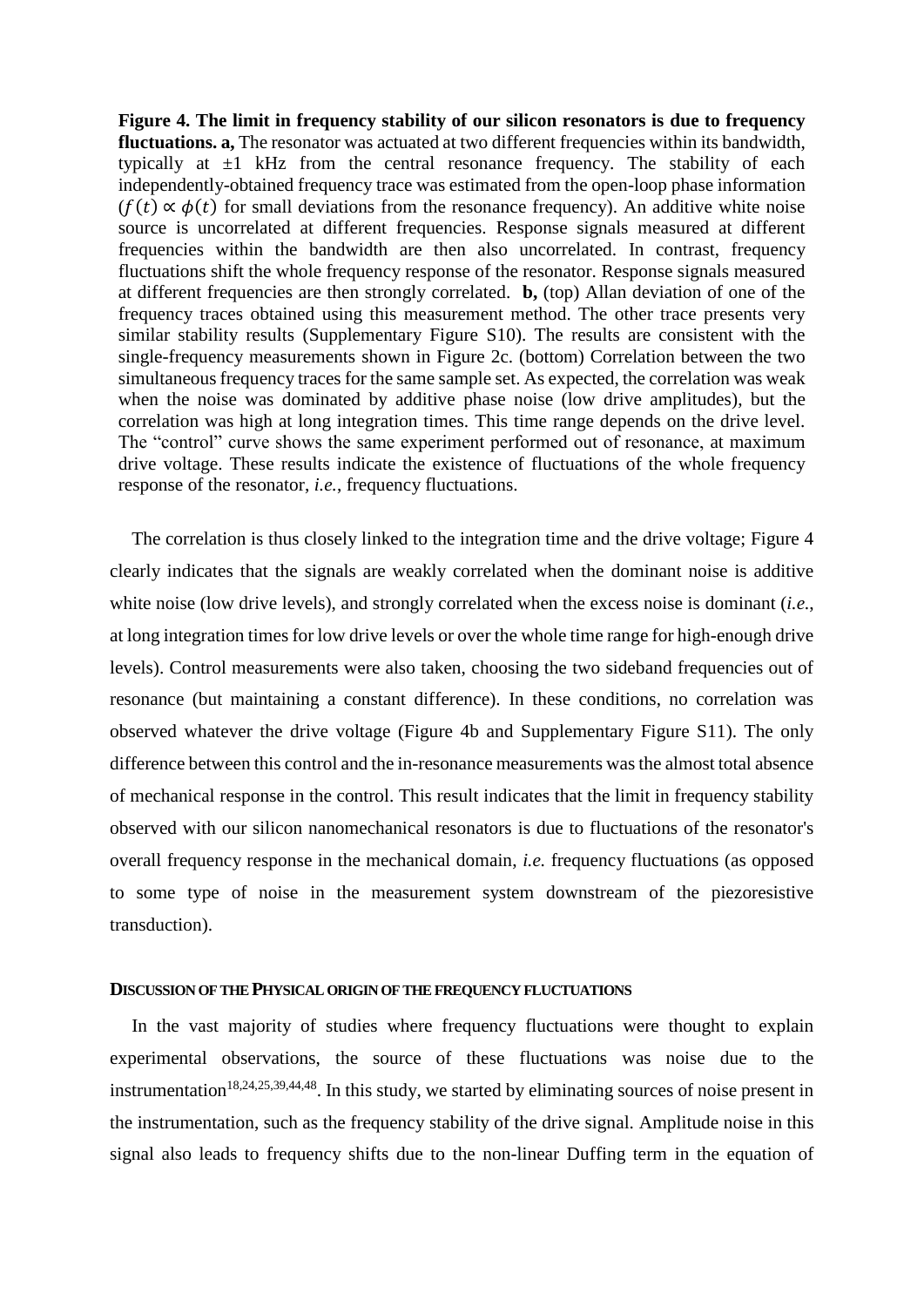motion, or due to electrostatically-induced changes in stiffness. Similarly, bias signal shifts frequency because of Joule heating. In our system, experimental characterization of these sources of frequency fluctuations showed that none of them could explain our observations (see Supplementary Figures S12 and S13).

Variations in device temperature can also lead to frequency fluctuations, with a typical temperature coefficient of  $-50$   $ppm K^{-1}$ . However, these fluctuations can be compensated for by using the second mode frequency as a temperature probe. In our experiments, we tracked frequency fluctuations of two modes and used the frequency fluctuations of one of these modes to correct for temperature-induced variations on the other. This correction did not significantly improve the Allan deviation [\(Figure 5](#page-9-0) and Supplementary Section 5).



<span id="page-9-0"></span>**Figure 5. The limiting frequency fluctuations are not due to temperature fluctuations alone. a,** Temperature dependence of the first two modes of the resonator, obtained by measuring their resonance frequency for a range of temperatures around 25 °C. The squares represent a coarse measurement for a wide range of temperatures, the triangles a detailed measurement around room temperature (-38.2  $ppm \text{° } C^{-1}$ , Rsquare error 0.999 for the first mode; -29.1  $ppm \text{° } C^{-1}$ , R-square error 0.997 for the second mode). The inset shows a detail of the sensitivity around room temperature (- 36.4 ppm  $\degree$  C<sup>-1</sup>, R-square error 0.993 for the first mode; -27.6 ppm  $\degree$  C<sup>-1</sup>, R-square error 0.982 for the second mode). **b,** Frequency stability of the first mode before (orange) and after (green) temperature correction. Three regimes are clearly visible on this plot: In the white noise regime ( $\tau < 10^{-1}$  s), temperature compensation slightly degrades frequency stability, as it is the addition of uncorrelated white noise of both modes (10<sup>-6</sup> and 6.5 × 10<sup>-7</sup> for  $\tau$ =1 ms, quadratically summing to 1.2 × 10<sup>-6</sup>; the temperature compensated deviation is found to be  $1.25 \times 10^{-6}$ ). With integration times of  $\tau > 10^1$  s, long-term drifts can be measured, in this region, stability was improved by compensation for temperature-induced drifts in resonance frequency. In the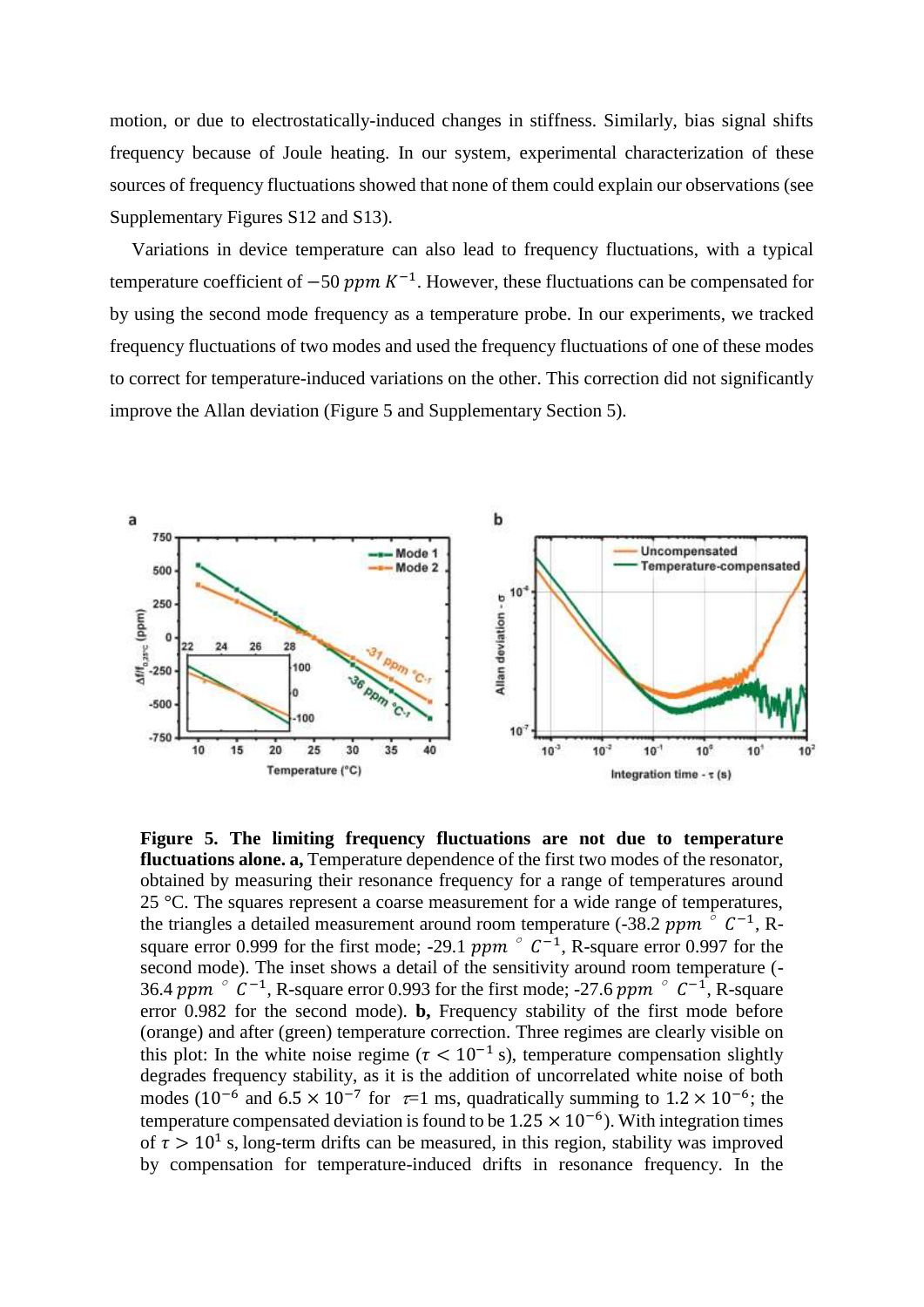frequency fluctuations regime ( $10^{-1} s < \tau < 10^{1} s$ ), no significant improvement was observed.

Frequency fluctuations are also often attributed to molecules randomly adsorbing and desorbing onto/from the resonator, or diffusing along its surface. Models for these two sources exist and have been confronted to experiments in past studies<sup>21</sup> (see Supplementary Section 6). Frequency fluctuations can also be caused by thermalization of higher-order modes through non-linear mode coupling<sup>25,49–52</sup>: the frequency of one particular mode depends on the vibration amplitude of the other modes because of stiffness-induced coupling (a particular case is the dependence of one mode frequency on the amplitude of motion of this mode via the Duffing term). The contributions of modes 1 and 2 are dominant in these coupling effects in our case (see Supplementary Section 6). We therefore measured the amplitude-to-frequency relationships of the resonator's first two modes and assumed thermally-induced vibrations to assess the coupling effects. This analysis is summarized in Figure 6, showing the Allan deviation induced by the sources discussed above. Although it would be useful to further investigate the mode coupling effect by studying the interrelation between the coupling and the decay rate of the contributing modes<sup>53</sup>, our approach shows that each of the known sources tested, as well as the sum of all sources, is several orders of magnitude lower than the overall experimental frequency instability.



**Figure 6. Known sources of frequency fluctuations.** The frequency fluctuations caused by different sources of noise, and comparison with the thermomechanical noise limit (thick blue line) and experimental results (thick violet line) were estimated in a clamped-clamped beam resonator. Frequency fluctuations arising from adsorption-desorption and surface diffusion were calculated using theoretical models. Thermomechanical noise is also a source of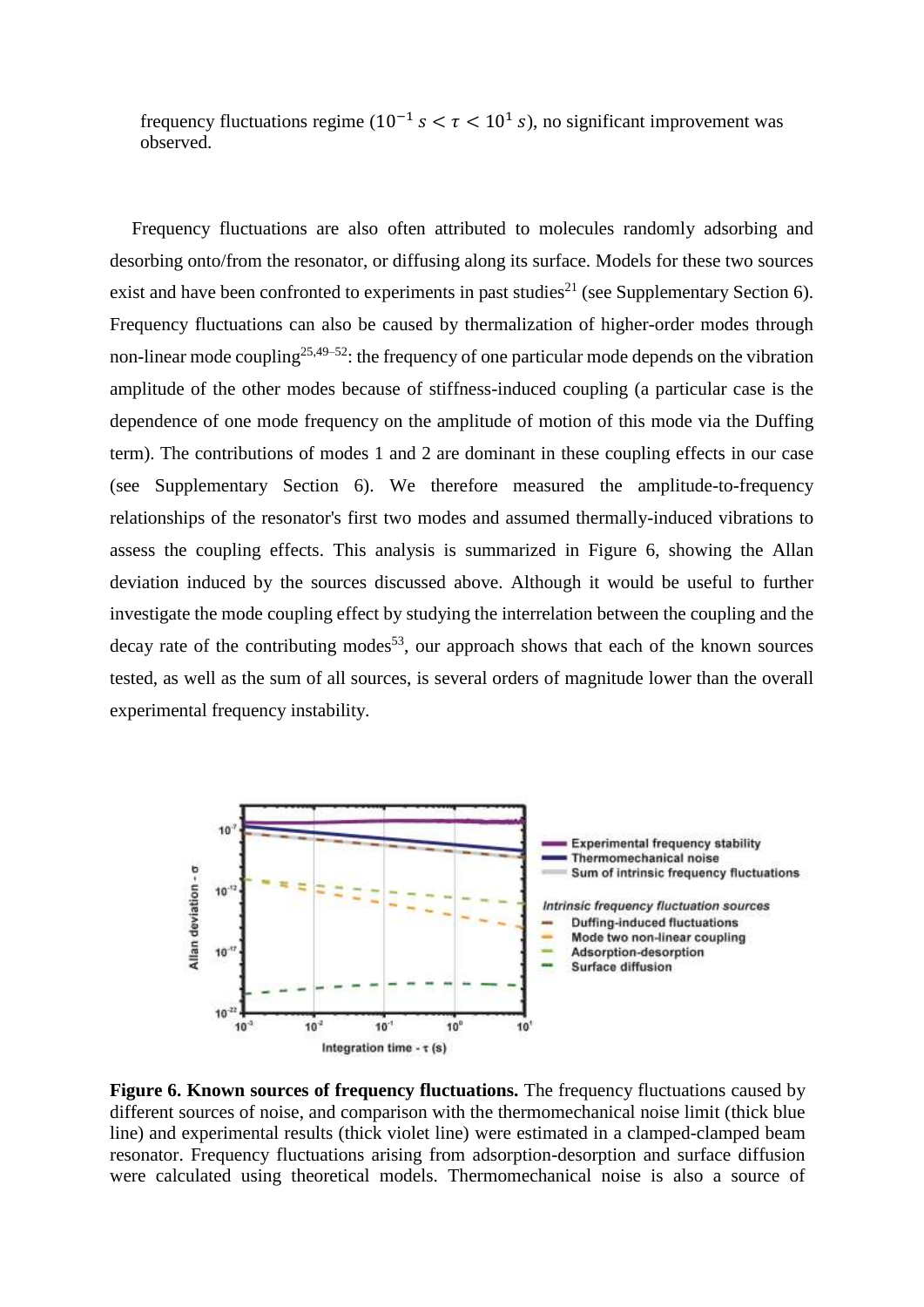frequency fluctuations, through Duffing non-linearity. The coupling between the amplitude of motion of mode 2 and the resonance frequency of mode 1 was experimentally characterized, and the thermomechanical noise-induced vibrations of mode 2 are measured to quantify the resulting frequency fluctuations. The thick gray line indicates the sum of fluctuations due to these four sources of frequency fluctuations. This level of fluctuation is lower than the thermomechanical noise limit, and orders of magnitude lower than the experimental frequency instability.

Few known mechanisms remain to be explored. Bulk and surface effects are likely to play an important role in the frequency fluctuations observed. Dielectric- and charge fluctuations have been reported to cause frequency fluctuations in various microscopy probes due to interaction with nearby surfaces (at a few tens nm distance) $^{23,54}$ . In the case of our nanoresonator, charges can move on and off traps present at the surface of the silicon due to native oxide formation. This charge motion will induce frequency fluctuations through electrostatic stiffness. The magnitude of frequency fluctuations due to charge fluctuators is expected to vary considerably with the actuation gap (to the power of 3) and with drive voltage<sup>23</sup>. However, we observed no measurable change with these parameters. Furthermore, unlike in highly stressed amorphous silicon nitride resonators<sup>22</sup>, the number of defects in the bulk of pure monocrystalline silicon nanoresonators is too low to provide a significant source of frequency fluctuations due to defect motion<sup>7</sup>. Nevertheless, two-level systems-like behavior could still be encountered due to, for example, the doping levels used.

# **CONCLUSION**

Frequency fluctuations have recently become a topic of considerable interest, mostly in basic research. These fluctuations are usually ignored in experiments aiming to assess nanoresonator performance or in the numerous cases where the DR formula is used to predict performance. A careful review of most published frequency stability measurements for nanoresonators showed that none of them attained the limit set by thermomechanical noise, and that the Allan deviation measured was on average more than two orders of magnitude higher than this limit. We investigated this point with a monocrystalline silicon nanoresonator and found a discrepancy of similar magnitude, even though random motion due to thermomechanical noise was wellresolved in the absence of coherent drive. Study of the correlation properties of the excess noise indicated that the whole mechanical frequency response fluctuated. We also found that these frequency fluctuations were not due to the instrumentation, but rather that they originated in the mechanical domain of the device. Fluctuations were not due to temperature variations, or to a range of other known sources such as adsorption-desorption noise. These results call for further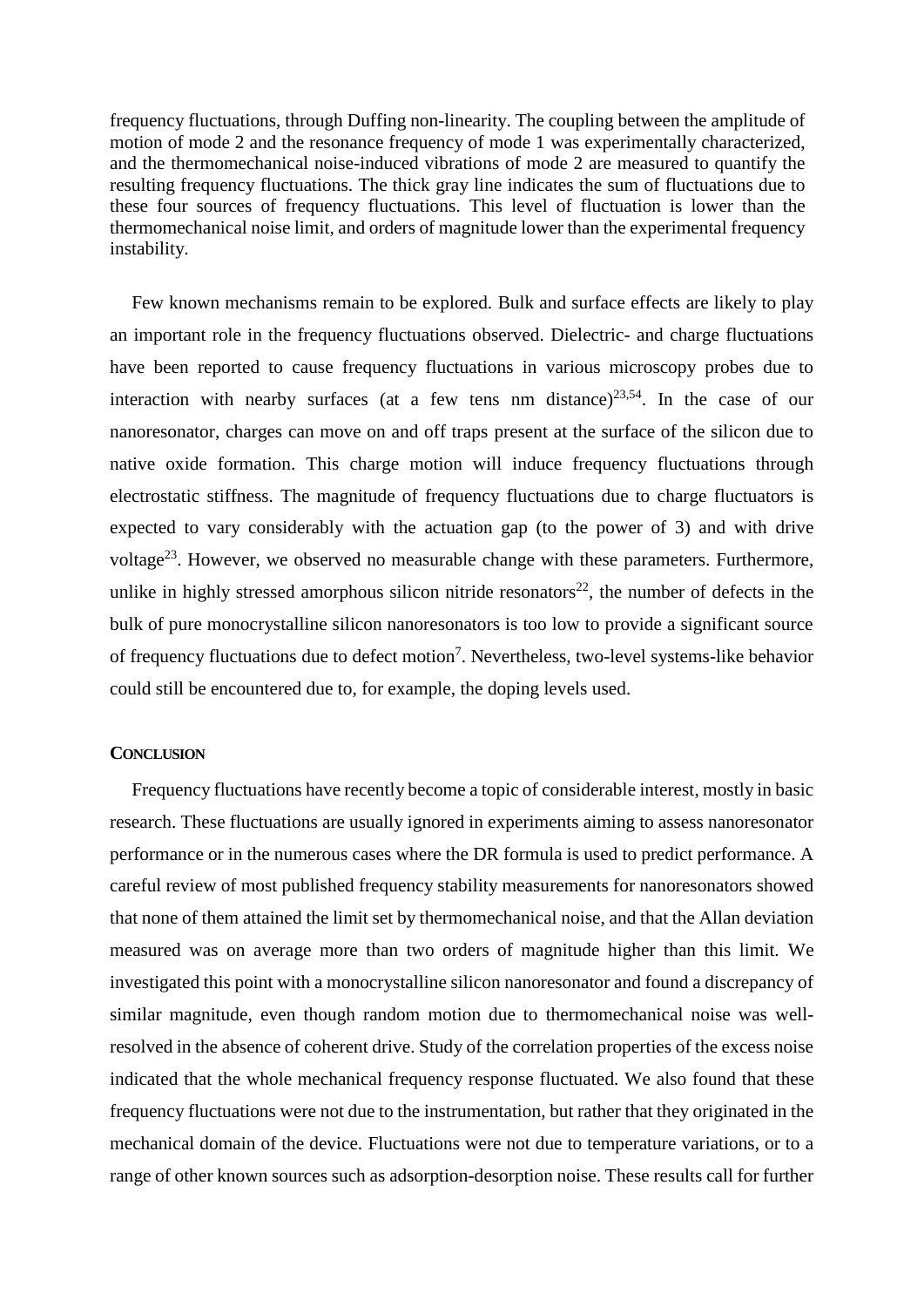investigation of microscopic mechanisms that could induce such frequency fluctuations, which had not previously been observed in semiconductor-grade silicon devices. The measured magnitude of these fluctuations is all the more unexpected, in particular at ambient temperature and in the absence of complex experimental conditions. These results suggest that we need to rethink a number of accepted assumptions, and make changes to current practices:

It is always assumed that increasing signal or decreasing additive phase noise (by, for example, improving transduction efficiency) improves frequency stability. This is not true in the presence of frequency fluctuations. Given the variety of devices used throughout the literature, it is possible that different mechanisms explain the limit found with different devices [\(Figure 1\)](#page-2-0). However, it is not unlikely that frequency fluctuations, whatever their physical origin, are ubiquitous and are a major performance limiter for many nanoresonators. To confirm this paradigm shift, we believe many past and future experiments should be examined in light of our findings; many frequency stability predictions should also be reviewed because they applied the DR formula which omits frequency fluctuations. For example, the following methodology could be followed: the additive noise floor of the system should first be assessed by measuring the output signal of the undriven device (Figure 2b). The expected Allan deviation can be computed from this measurement for given drive levels. The corresponding experimental Allan deviations can be measured by recording the phase signal while driving the device at its resonance frequency. Plotting the Allan deviation is both simple and powerful to identify frequency fluctuations. These fluctuations can be further confirmed by the correlation technique proposed in this paper, which is a straightforward means to identify the presence of frequency fluctuations. Moreover, like the Allan deviation, it provides information on the temporal dynamics of these fluctuations at practical time scales. Finally the contribution of instrumentation to these fluctuations should be assessed to examine the physical mechanisms behind fluctuations originating in the mechanical domain of the device.

A great deal of modern technology relies on the purity of semiconductor electronics-grade silicon. For this reason, it is considered to have one of the highest mechanical qualities and it has thus recently become a commonly used material for commercial M/NEMS. Although significant experimental work remains to be done to elucidate the microscopic origin of the frequency fluctuations observed, our findings are of paramount importance for applications of a wide range of nano- (and possibly micro-) resonators, even those made of high-quality materials. Resonant mass (e.g. traces of low-mass volatile compounds), force (e.g. for Scanning Near-field Optical Microscopy or Magnetic Resonance Force Microscopy<sup>55</sup>) or inertial sensing, as well as time-reference devices, will no doubt benefit from further work on this topic.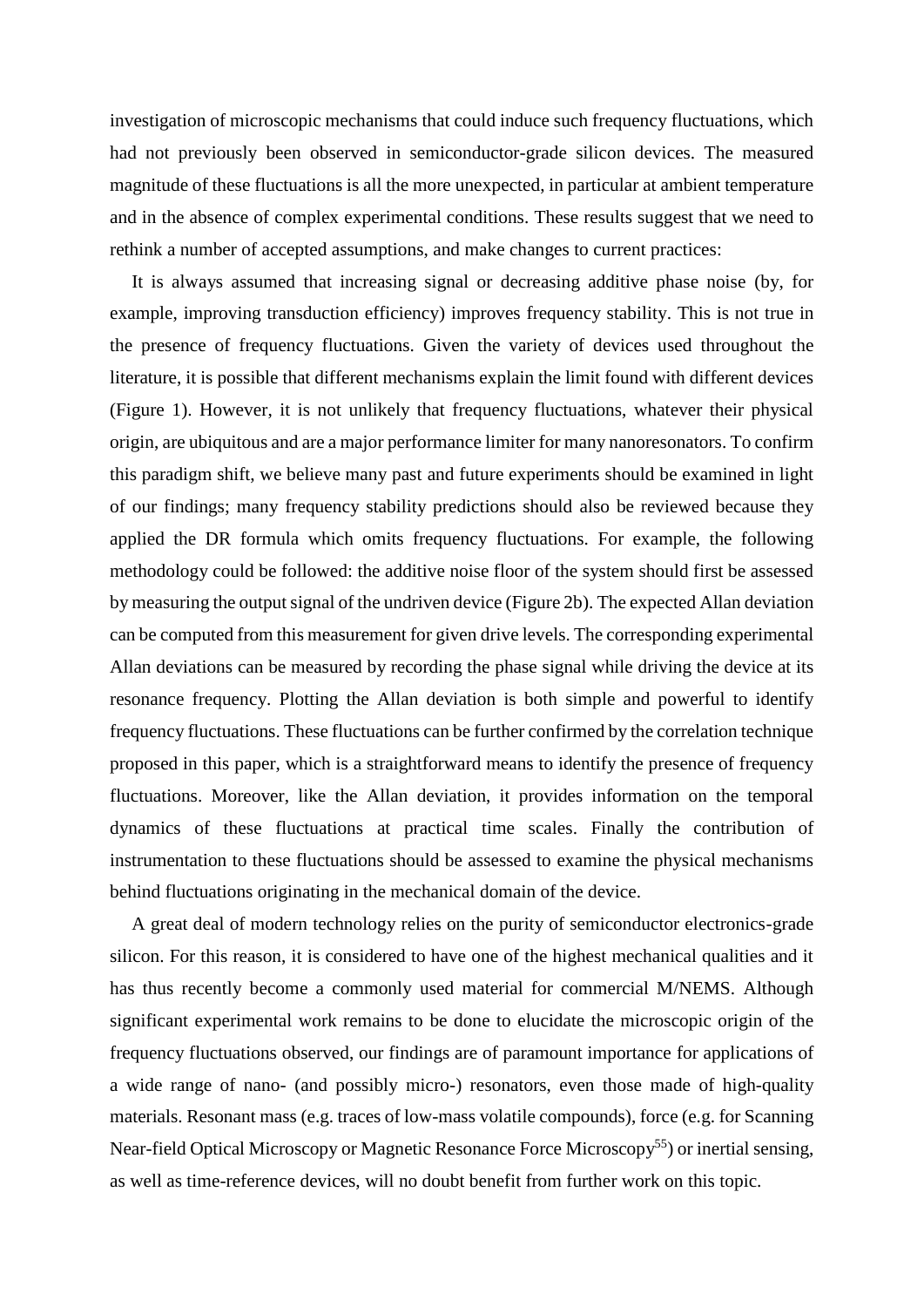#### **METHODS**

**Measurement of the frequency response and frequency stability.** The frequency response of the resonators was measured using a downmixing method, described in detail in <sup>16</sup>. The device was electrostatically actuated, and the driving voltage was applied to a side-gate parallel to the resonator. To reduce parasitic signals, the drive signal was set to half the actuation frequency  $\frac{\omega}{2}$ , thus the amplitude of motion of the resonator was proportional to the square of the actuation voltage. Motion of the resonator was detected differentially by two piezoresistive nanogauges. A bias voltage at  $(\omega + \Delta \omega)$  through the gauges was used to down-mix their resistance change (occurring at the actuation frequency  $\omega$ ), and the low-frequency readout signal at  $\Delta\omega$  was detected using a lock-in amplifier. Typical measurement values were 1.5 V for the bias voltage at a measurement frequency of 500 kHz. All measurements were performed in a vacuum chamber at a pressure of  $10^{-5}$  mbar and at room temperature. Thermomechanical noise was measured using the same set-up, with the drive electrode disconnected. Measurements were taken with a lock-in amplifier, which also generated the drive and bias signals.

The Allan deviation was measured in open-loop configuration, and the frequency stability was extracted from the response of the resonator actuated at resonance frequency with a fixed driving frequency. The phase of the measured signal,  $\phi(t)$ , was monitored for a certain amount of time, and then transformed into frequency fluctuations using the phase response of the resonator. Close to the resonance frequency, this phase response was linear,  $\frac{\Delta \phi}{\Delta \phi}$  $\frac{\Delta \phi}{\Delta f} \cong \frac{2Q}{f_0}$  $\frac{2Q}{f_0}$ . Using the complete phase response of the resonator instead of this linearization does not significantly alter the Allan deviation. Harmonics appearing at the frequency of the electricity supply (multiples of 50 Hz) were filtered out of data during post-processing.

Using this method, we obtained *N* samples of the resonance frequency of the resonator  $\bar{f}_1 \cdots \bar{f}_N$ , each averaged over an integration time,  $\tau_0$ . The Allan deviation for this integration time could then be defined as <sup>26</sup>:

$$
\sigma_A(\tau_0) = \sqrt{\frac{1}{2(N-1)} \sum_{1}^{N-1} \left(\frac{\bar{f}_{i+1} - \bar{f}_i}{f_0}\right)^2}
$$
 (2)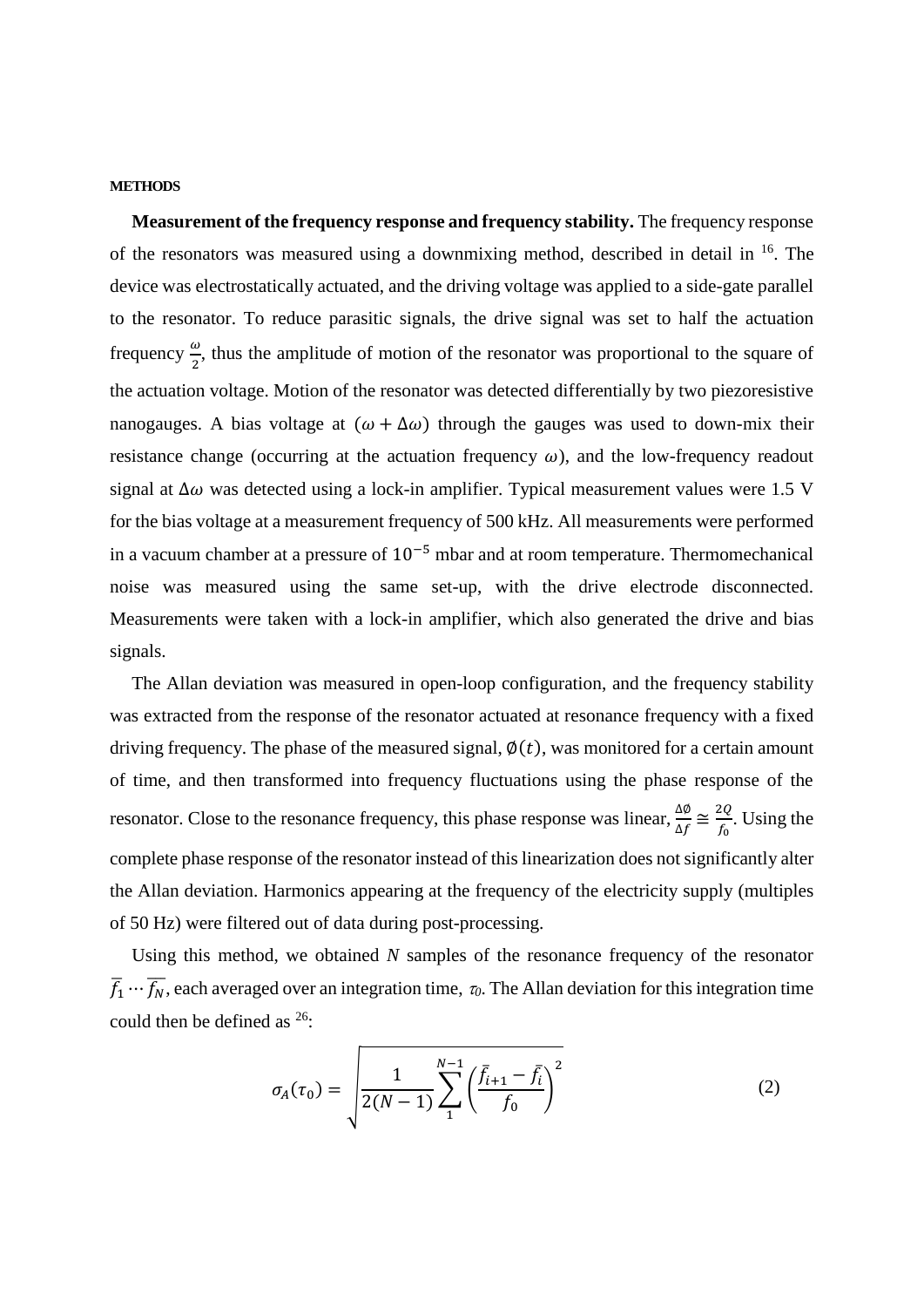To obtain the frequency stability for higher integration times from the same set of frequency samples, we followed the standard method<sup>26</sup>. Initial samples were averaged in groups of  $n$ samples, and the Allan deviation for the new array was calculated using equation (2) to determine  $\sigma_A(n\tau_0)$ . This process was repeated multiple times until the number of samples was too low to provide a statistically significant result.

**Correlation measurements.** Correlation measurements were performed by simultaneously measuring the response of the resonator at different frequencies within the resonator's bandwidth. The measurement set-up was based on the one described in Supplementary Section 3, but here each signal was doubled, using two drive signals at different frequencies, two bias signals, and two measurement signals (Supplementary Figure S9 shows a detailed measurement scheme). Particular care was taken when choosing the drive signal amplitudes so that the resonator remained in the linear regime. Moreover, the two measurement frequencies were chosen to avoid cross-talk (e.g. 302 kHz and 367 kHz). Measurements were taken with the same lock-in amplifier input to ensure simultaneity. Although here we used a down-mixing set-up, correlation could also be measured with a homodyne method.

The phase traces were converted to frequency traces corresponding to the different integration times, as described above. Here, the complete phase response of the resonator was used rather than the linear approximation, as the frequencies for phase samples can be quite different from the resonance frequency. With this method we obtained two frequency sample arrays with an integration time  $\tau_0$ .

The graph in Figure 4b shows the correlation of these frequency traces versus the integration time  $\tau$ . We processed the signals so that the correlation for a given  $\tau$  only depends on frequency variations with characteristic time close to  $\tau$ . For each  $\tau$  of the plot, we filtered the two frequency traces with a band-pass filter centered on  $\tau$ . For a consistent correspondence between Allan deviation and correlation integration times, we chose the Allan deviation transfer function as the band-pass filter, defined as:

$$
|H_A(f)|^2 = \frac{2\sin^4 \pi \tau f}{(\pi \tau f)^2}
$$
 (3)

Finally, the correlation coefficient of the filtered frequency traces *f<sup>1</sup>* and *f2*, each of length *N*, was defined by  $56$ :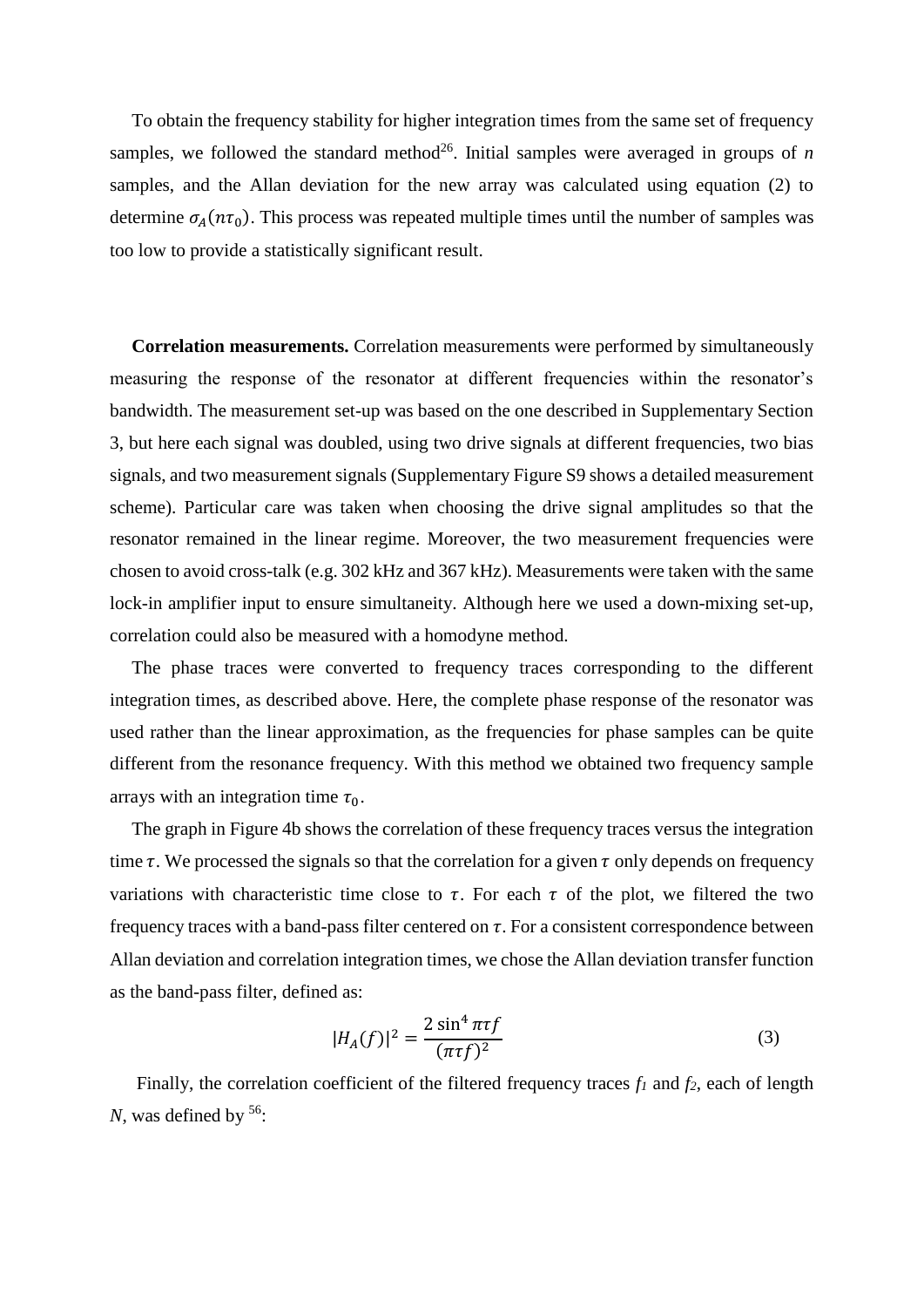$$
corr_{f_1 f_2} = \frac{\sum_{i=1}^{N} (f_{1,i} - \overline{f_1})(f_{2,i} - \overline{f_2})}{N s_{f_1} s_{f_2}}
$$
(4)

Where  $\overline{f}_1$  and  $\overline{f}_2$  are the sample means of  $f_1$  and  $f_2$ , respectively, and  $s_{f1}$  and  $s_{f2}$  are their standard deviations.

# **REFERENCES**

- 1. Teufel, J. D. *et al.* Sideband cooling of micromechanical motion to the quantum ground state. *Nature* **475,** 359–63 (2011).
- 2. O'Connell, A. D. *et al.* Quantum ground state and single-phonon control of a mechanical resonator. *Nature* **464,** 697–703 (2010).
- 3. Lifshitz, R. & Cross, M. C. in *Nonlinear Dynamics of Nanosystems* 221–266 (Wiley-VCH Verlag GmbH & Co. KGaA, 2010).
- 4. Kacem, N. *et al.* Overcoming limitations of nanomechanical resonators with simultaneous resonances. *Appl. Phys. Lett.* **073105,** (2015).
- 5. Moser, J. *et al.* Ultrasensitive force detection with a nanotube mechanical resonator. *Nat. Nanotechnol.* **8,** 493–6 (2013).
- 6. Chaste, J. *et al.* A nanomechanical mass sensor with yoctogram resolution. *Nat. Nanotechnol.* **7,** 301–4 (2012).
- 7. Cleland, A. N. & Roukes, M. L. Noise Processes in Nanomechanical Resonators. *J. Appl. Phys.* **92,** 2758–2769 (2002).
- 8. Vig, J. R. & Kim, Y. Noise in Microelectromechanical System Resonators. *IEEE Trans. Ultrason. Ferroelectr. Freq. Control* **46,** 1558–1565 (1999).
- 9. Atalaya, J., Isacsson, A. & Dykman, M. I. Diffusion-induced dephasing in nanomechanical resonators. *Phys. Rev. B* **045419,** 1–9 (2011).
- 10. Malvar, O. *et al.* Tapered silicon nanowires for enhanced nanomechanical sensing. *Appl. Phys. Lett.* **033101,** (2013).
- 11. Bartsch, S. T., Rusu, A. & Ionescu, A. M. Phase-locked loop based on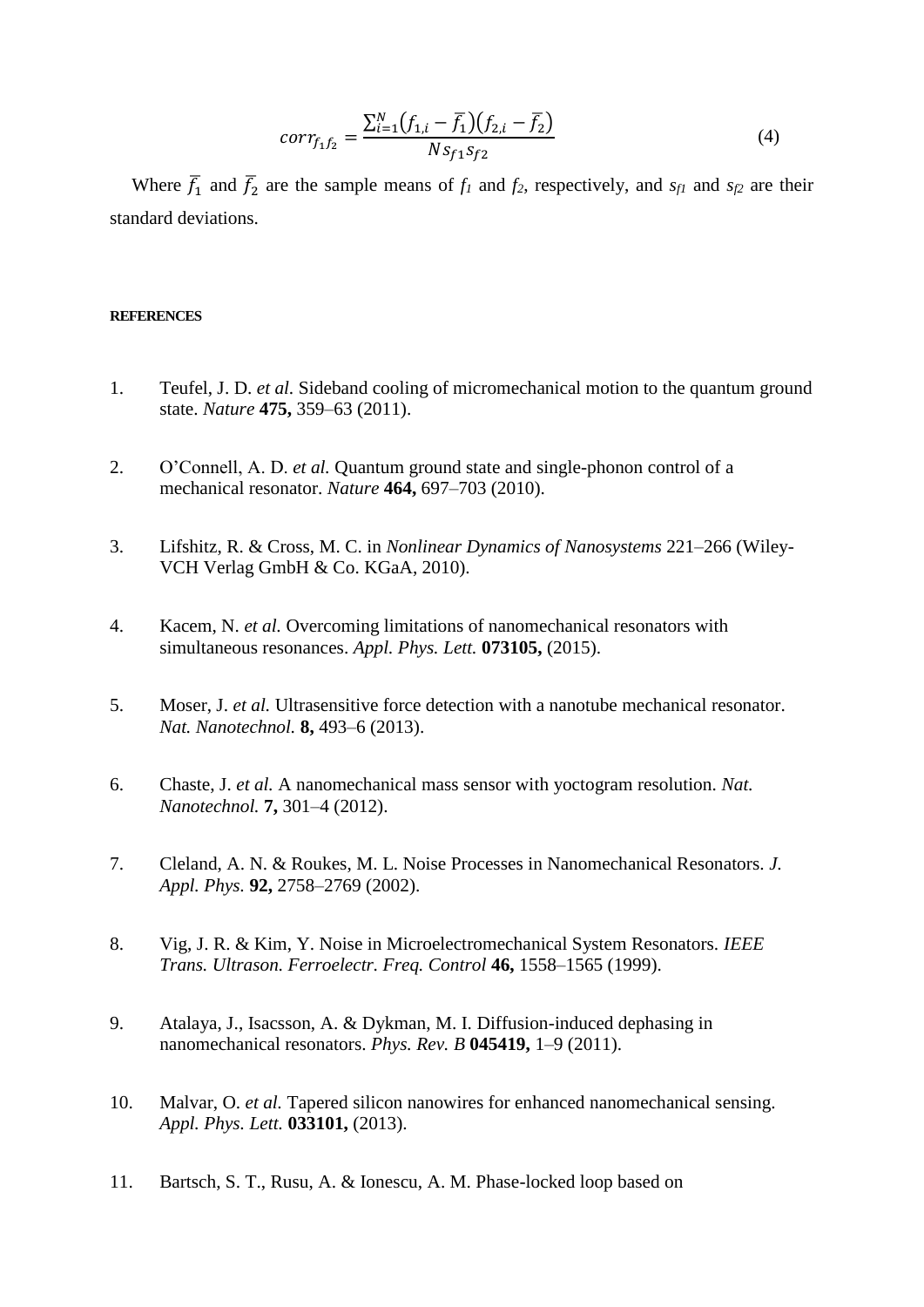nanoelectromechanical resonant-body field effect transistor. *Appl. Phys. Lett.* **101,** 153116 (2012).

- 12. Kumar, M. & Bhaskaran, H. Ultrasensitive Room-Temperature Piezoresistive Transduction in Graphene-Based Nanoelectromechanical Systems. *Nano Lett.* (2015). doi:10.1021/acs.nanolett.5b00129
- 13. Ekinci, K. L., Yang, Y. T. & Roukes, M. L. Ultimate limits to inertial mass sensing based upon nanoelectromechanical systems. *J. Appl. Phys.* **95,** (2004).
- 14. Robins, W. P. Phase Noise in Signal Sources. *Electronics and Power* **30,** 82 (1984).
- 15. Gouttenoire, V. *et al.* Digital and FM demodulation of a doubly clamped single-walled carbon-nanotube oscillator: towards a nanotube cell phone. *Small* **6,** 1060–5 (2010).
- 16. Mile, E. *et al.* In-plane nanoelectromechanical resonators based on silicon nanowire piezoresistive detection. *Nanotechnology* **21,** 165504 (2010).
- 17. Maizelis, Z. A., Roukes, M. L. & Dykman, M. I. Detecting and characterizing frequency fluctuations of vibrational modes. *Phys. Rev. B* **84,** 144301 (2011).
- 18. Zhang, Y., Moser, J., Güttinger, J., Bachtold, A. & Dykman, M. I. Interplay of Driving and Frequency Noise in the Spectra of Vibrational Systems. *Phys. Rev. Lett.* **113,** 255502 (2014).
- 19. Schneider, B. H., Singh, V., Venstra, W. J., Meerwaldt, H. B. & Steele, G. A. Observation of decoherence in a carbon nanotube mechanical resonator. *Nat. Commun.* 1–5 (2014). doi:10.1038/ncomms6819
- 20. Dykman, M. I., Khasin, M., Portman, J. & Shaw, S. W. Spectrum of an Oscillator with Jumping Frequency and the Interference of Partial Susceptibilities. *Phys. Rev. Lett.* **105,** 230601 (2010).
- 21. Yang, Y. T., Callegari, C., Feng, X. L. & Roukes, M. L. Surface adsorbate fluctuations and noise in nanoelectromechanical systems. *Nano Lett.* **11,** 1753–9 (2011).
- 22. Fong, K. Y., Pernice, W. H. P. & Tang, H. X. Frequency and phase noise of ultrahigh Q silicon nitride nanomechanical resonators. *Phys. Rev. B* **85,** 161410 (2012).
- 23. Siria, A. *et al.* Electron Fluctuation Induced Resonance Broadening in Nano Electromechanical Systems: The Origin of Shear Force in Vacuum. *Nano Lett.* **12,** 3551–3556 (2012).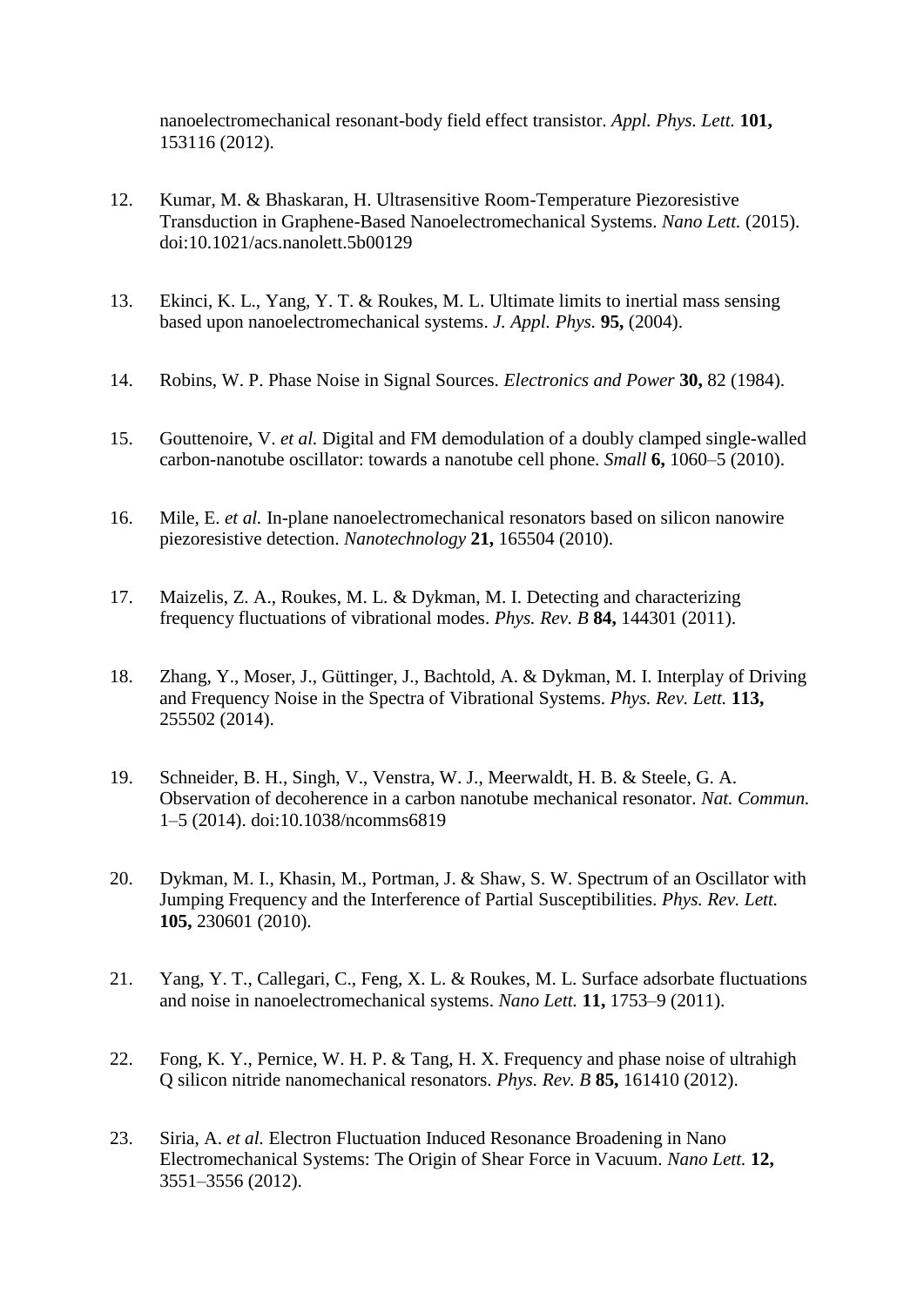- 24. Steele, G. A. *et al.* Strong Coupling Between Single-Electron Tunneling and Nanomechanical Motion. *Science (80-. ).* **325,** 1103–1108 (2009).
- 25. Miao, T., Yeom, S., Wang, P., Standley, B. & Bockrath, M. Graphene Nanoelectromechanical Systems as Stochastic-Frequency Oscillators. *Nano Lett.* **14,** 2982–2987 (2014).
- 26. Allan, D. W. Time And Frequency (Time-Domain) Characterization, Estimation, And Prediction Of Precision Clocks And Oscillators. *IEEE Trans. Ultrason. Ferroelectr. Freq. Control* **34,** 647–654 (1987).
- 27. Postma, H. W. C., Kozinsky, I., Husain, A. & Roukes, M. L. Dynamic Range of Nanotube and Nanowire-Based Electromechanical Systems. *Appl. Phys. Lett.* **86,** 1–3 (2005).
- 28. Jensen, K., Kim, K. & Zettl, A. An atomic-resolution nanomechanical mass sensor. *Nat. Nanotechnol.* **3,** 533–537 (2008).
- 29. Ramos, D. *et al.* Optomechanics with Silicon Nanowires by Harnessing Confined Electromagnetic Modes. *Nano Lett.* **12,** 932–937 (2012).
- 30. Olcum, S. *et al.* Weighing nanoparticles in solution at the attogram scale. *Proc. Natl. Acad. Sci.* (2014). doi:10.1073/pnas.1318602111
- 31. Ivaldi, P. *et al.* 50 nm thick AlN film-based piezoelectric cantilevers for gravimetric detection. *J. Micromechanics Microengineering* **21,** 085023 (2011).
- 32. Burg, T. P. *et al.* Weighing of biomolecules, single cells and single nanoparticles in fluid. *Nature* **446,** 1066–9 (2007).
- 33. Chiu, H., Hung, P., Postma, H. W. C. & Bockrath, M. Atomic-Scale Mass Sensing Using Carbon Nanotube Resonators. *Nano Lett.* **8,** 4342–4346 (2008).
- 34. Sansa, M., Fernández-Regúlez, M., Llobet, J., San Paulo, Á. & Pérez-Murano, F. Highsensitivity linear piezoresistive transduction for nanomechanical beam resonators. *Nat. Commun.* **5,** (2014).
- 35. Hanay, M. S. *et al.* Single-protein nanomechanical mass spectrometry in real time. *Nat. Nanotechnol.* **7,** 602–608 (2012).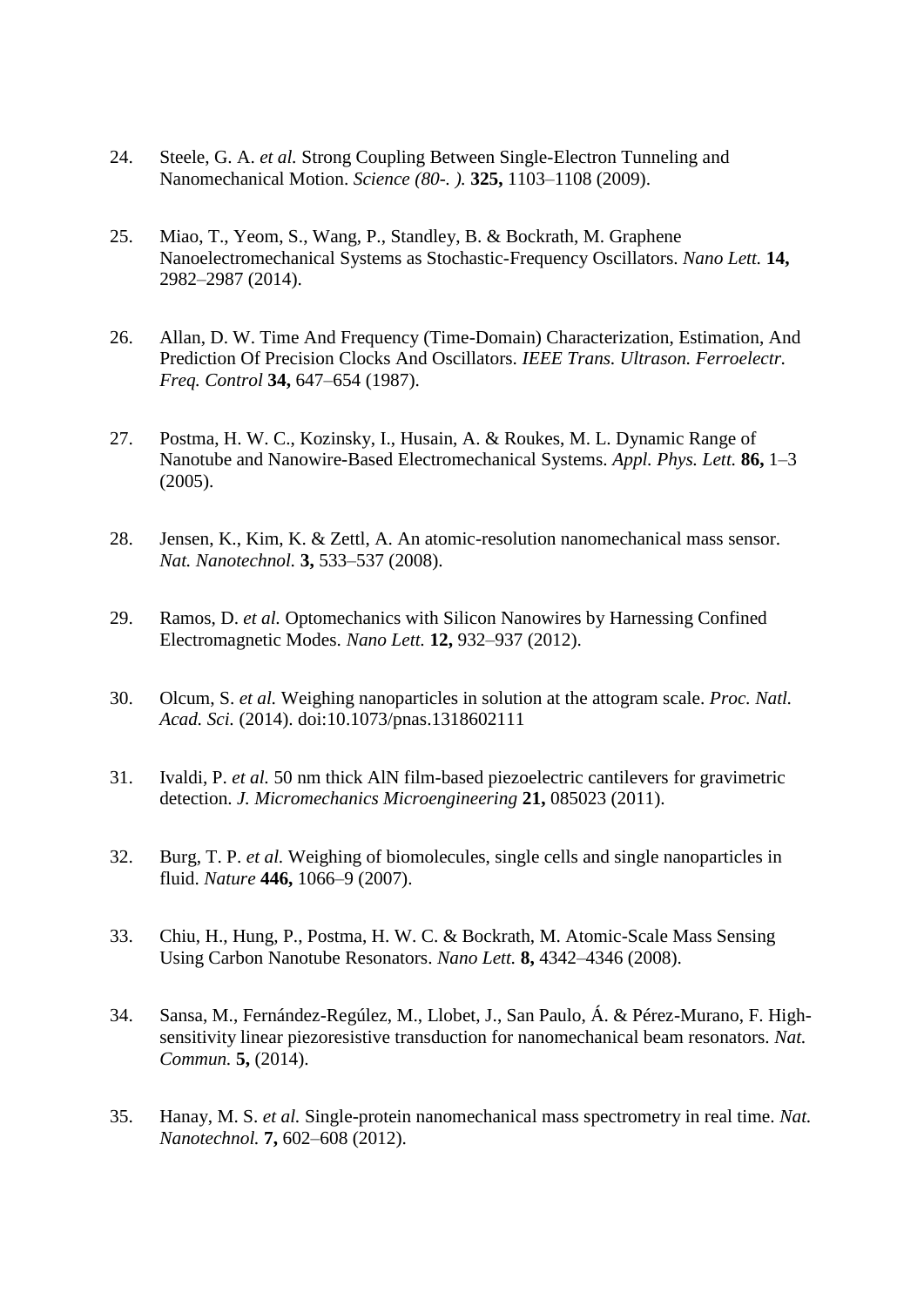- 36. Naik, A. K., Hanay, M. S., Hiebert, W. K., Feng, X. L. & Roukes, M. L. Towards single-molecule nanomechanical mass spectrometry. *Nat. Nanotechnol.* **4,** 445–50 (2009).
- 37. Feng, X. L., White, C. J., Hajimiri, a & Roukes, M. L. A self-sustaining ultrahighfrequency nanoelectromechanical oscillator. *Nat. Nanotechnol.* **3,** 342–6 (2008).
- 38. Yang, Y. T., Callegari, C., Feng, X. L., Ekinci, K. L. & Roukes, M. L. Zeptogram-scale nanomechanical mass sensing. *Nano Lett.* **6,** 583–6 (2006).
- 39. Gray, J. M., Bertness, K. a., Sanford, N. a. & Rogers, C. T. Low-frequency noise in gallium nitride nanowire mechanical resonators. *Appl. Phys. Lett.* **101,** 233115 (2012).
- 40. Verd, J. *et al.* Monolithic CMOS MEMS Oscillator Circuit for Sensing in the Attogram Range. *Electron Device Lett. IEEE* **29,** 146–148 (2008).
- 41. Verd, J. *et al.* Design , Fabrication , and Characterization of a Submicroelectromechanical Resonator With Monolithically Integrated CMOS Readout Circuit. *J. Microelectromechanical Syst.* **14,** 508–519 (2005).
- 42. Larsen, T., Schmid, S., Villanueva, L. G. & Boisen, A. Photothermal Analysis of Individual Nanoparticulate Samples Using Micromechanical Resonators. *ACS Nano* **7,** 6188–6193 (2013).
- 43. Gavartin, E., Verlot, P. & Kippenberg, T. J. Stabilization of a linear nanomechanical oscillator to its thermodynamic limit. *Nat. Commun.* **4,** (2013).
- 44. Villanueva, L. G. *et al.* A nanoscale parametric feedback oscillator. *Nano Lett.* **11,** 5054–9 (2011).
- 45. Chen, C. *et al.* Performance of monolayer graphene nanomechanical resonators with electrical readout. *Nat. Nanotechnol.* **4,** 861–867 (2009).
- 46. Park, K. K. *et al.* Capacitive micromachined ultrasonic transducer (CMUT) as a chemical sensor for DMMP detection. *Sensors Actuators B Chem.* **160,** 1120–1127 (2011).
- 47. Sage, E. *et al.* Neutral particle mass spectrometry with nanomechanical systems. *Nat. Commun.* 1–5 (2015). doi:10.1038/ncomms7482
- 48. Moser, J., Eichler, A., Güttinger, J., Dykman, M. I. & Bachtold, A. Nanotube mechanical resonators with quality factors of up to 5 million. *Nat. Nanotechnol.* **9,**